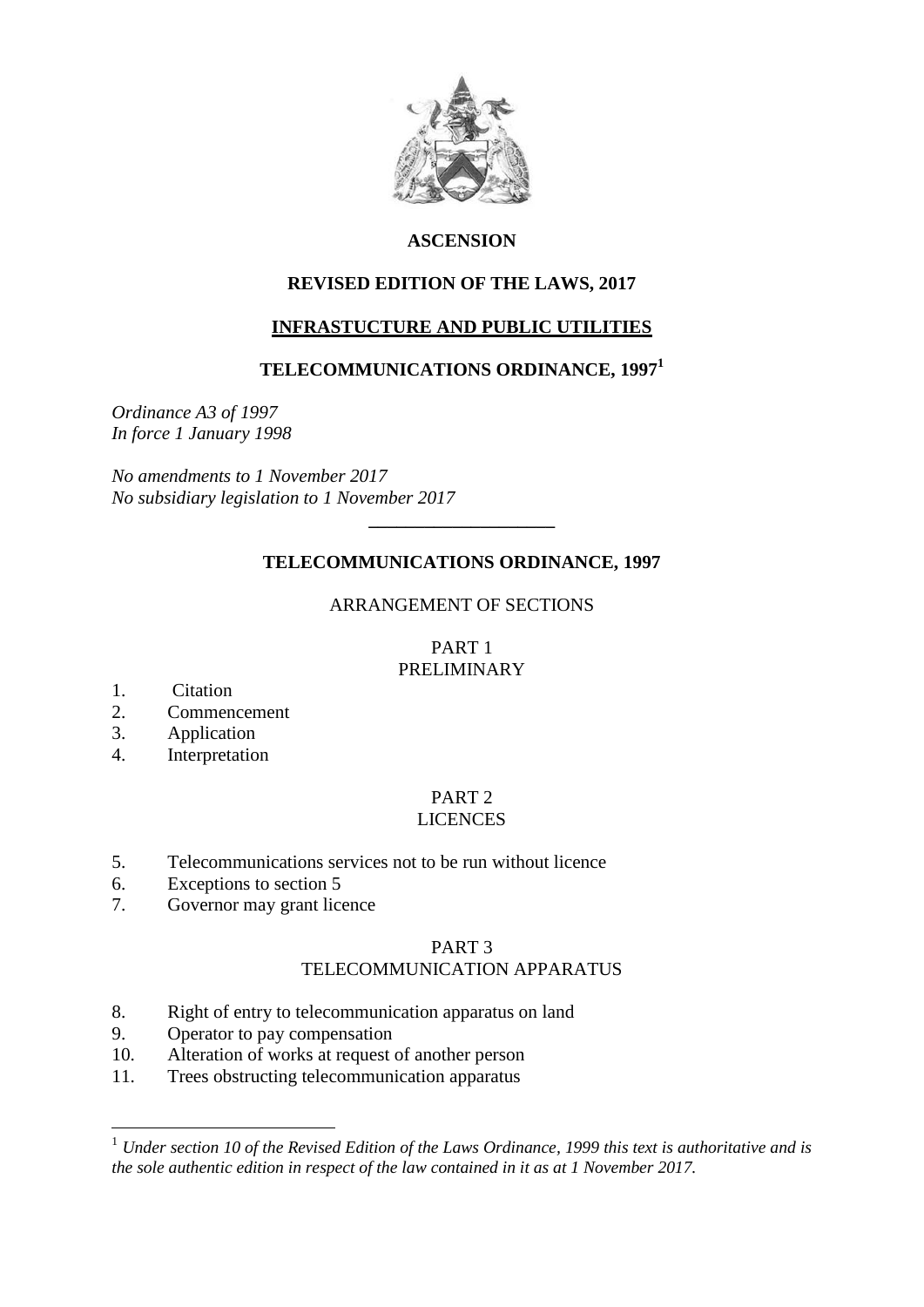### PART 4 TELECOMMUNICATION OFFENCES

### 12. Indecent calls, etc.

### PART 5

# REVOCATION OF LICENCES

- 13. Power of Governor to revoke licence of an operator
- 14. Prior notice of breach
- 15. Powers of the Supreme Court
- 16. Revocation of licence
- 17. Effect of revocation

# PART 6

## GENERAL

- 18. Directions in the interest of national security, etc.
- 19. Warrant to supply information

### **TELECOMMUNICATIONS ORDINANCE, 1997**

AN ORDINANCE to provide for the licensing of telecommunications in Ascension.

## **PART 1 PRELIMINARY**

#### **Short title**

**1.** This Ordinance may be cited as the Telecommunications Ordinance, 1997.

#### **Commencement**

**2.** This Ordinance comes into force on 1st January 1998.

#### **Application**

- **3. (1)** This Ordinance does not apply to –
- *(a)* the Crown;
- *(b)* telecommunications resulting from or associated with activities authorised or funded by the United Kingdom Government; or
- *(c)* a telecommunication system used by the United States Government for operational purposes in connection with the Long Range Proving Ground as idefined in Article II(1)*(b)* of the Bahamas Agreement 1956.
- **(2)** In subsection (1)*(b)* **"activities authorised or funded by the United**

**Kingdom Government**" is to be taken to include—

*(a)* surveillance, communication and broadcasting authorised or funded by the United Kingdom Government; and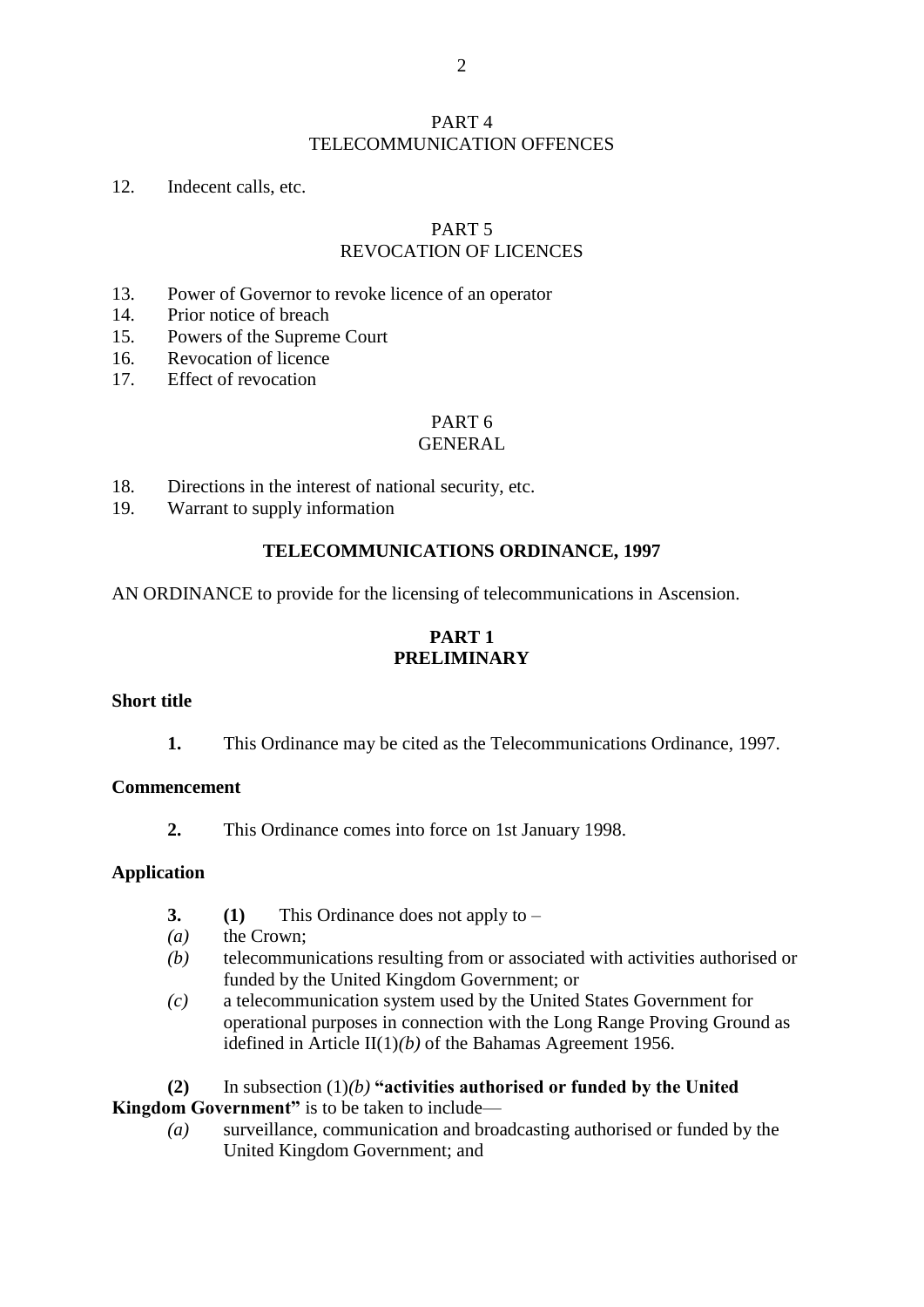*(b)* the activities in Ascension carried out by the British Broadcasting Corporation, the Ministry of Defence, the Composite Signals Organisation and any of their successors and assigns.

# **Interpretation**

- **4. (1)** In this Ordinance—
- **"Crown"** includes the Crown in right of the United Kingdom and in right of Ascension;
- **"occupier",** in relation to land, means the person occupying the land with the authority of the Governor or Administrator (and, where there is more than one occupier, those persons are to be treated severally) but does not include the Crown if the Crown is occupying the land;

**"operator"** means a person licensed under section 7 (1);

**"telecommunication apparatus"** means apparatus constructed or adapted for use—

- *(a)* in transmitting or receiving anything falling within paragraphs *(a)* to *(d)* of the definition "telecommunication system";
- *(b)* in conveying, for the purpose of such a system, anything falling within those paragraphs which is to be or has been conveyed by means of such a system, including any other apparatus which is designed or adapted for use in connection with the running of a telecommunication system; and, in particular—
- *(c)* any line, that is to say, any wire, cable, tube, pipe or other similar thing (including its casing or coating) which is so designed or adapted; and
- *(d)* any structure, pole or other thing in, on, by or from which any telecommunication apparatus is or may be installed, supported, carried or suspended;

and references to the installation of telecommunication apparatus are to be construed accordingly;

- **"telecommunication service"** means a service consisting of the conveyance by means of a telecommunication system of anything falling within paragraphs *(a)* to *(d)* of the definition "telecommunication system";
- **"telecommunication system"** means a system for the conveyance, through the agency of electric, magnetic, electro-magnetic, electro-chemical or electro-mechanical energy, of—
	- *(a)* speech, music and other sounds;
	- *(b)* visual images;
	- *(c)* signals serving for the impartation (whether as between persons and persons, things and things or persons and things) of any matter otherwise than in the form of sounds or visual images; or
	- *(d)* signals serving for the actuation or control of machinery or apparatus.

**(2)** For the purposes of this Ordinance telecommunication apparatus which is situated in Ascension and is—

- *(a)* connected to but not comprised in a telecommunication system; or
- *(b)* connected to and comprised in a telecommunication system which extends beyond Ascension,

is to be regarded as a telecommunication system, and any person who controls the apparatus is to be regarded as running the system.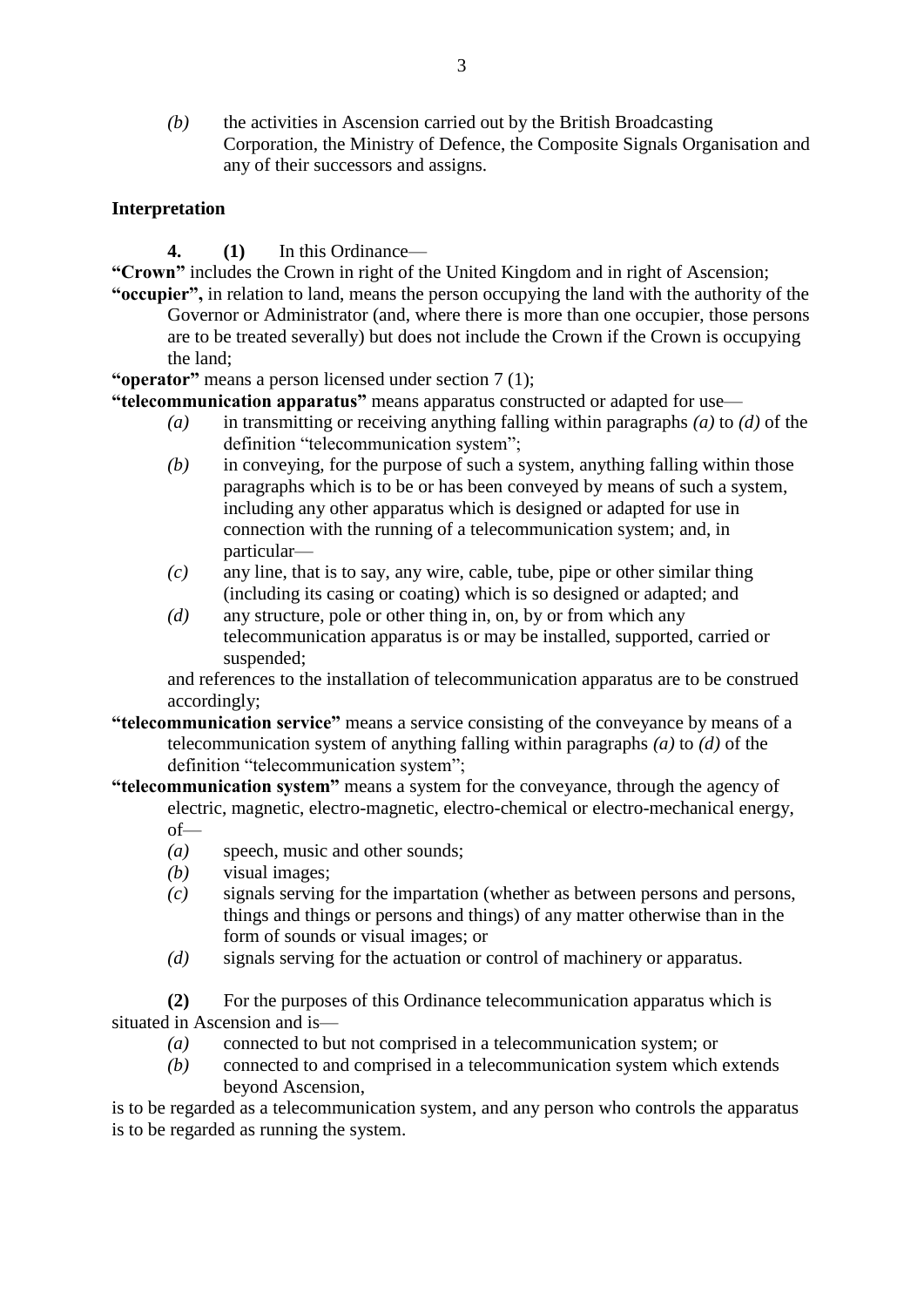**(3)** A reference in this Ordinance to apparatus or equipment on land or premises is to be interpreted as including apparatus or equipment in, under or over the land or premises.

**(4)** *Omitted*

#### **PART 2 LICENCES**

### **Telecommunications services not to be run without licence**

- **5. (1)** It is an offence for a person to—
- *(a)* run within Ascension a telecommunications system; or
- *(b)* provide by means of a telecommunications system a telecommunication service to another person,
- except as authorised by a licence.

Penalty: A fine of £1,000.

**(2)** It is an offence for a person to who is running a telecommunication system which the person is authorised to run by a licence to—

- *(a)* connect or allow to be connected to the system—
	- (i) any other telecommunication system; or
	- (ii) any apparatus;
	- which is not authorised by the licence to be so connected; or
- *(b)* provide by means of the system a telecommunication service which is not authorised by the licence to be so provided.

Penalty: A fine of £1,000.

### **Exceptions to section 5**

- **6. (1)** Section 5 (1) is not contravened by—
- *(a)* the running of a telecommunication system in the case of which the only agency involved in the conveyance of things conveyed by the system is light and the things conveyed by the system are so conveyed as to be capable of being received or perceived by the eye and without more; or
- *(b)* the running by a person of a telecommunication system which is not connected to another telecommunication system and in the case of which all the apparatus comprised in the system is situated either—
	- (i) on a single set of premises in single occupation; or
	- (ii) in a vehicle, vessel, aircraft or hovercraft or in two or more vehicles, vessels, aircraft or hovercraft mechanically coupled together; or
- *(c)* the running by a single individual of a telecommunication system which is not connected to another telecommunication system and in the case of which—
	- (i) all the apparatus comprised in the system is under the individual's control; and
	- (ii) everything conveyed by the system that falls within paragraphs *(a)* to *(d)* of the definition "telecommunication system" is conveyed solely for domestic purposes of that individual;

and references in paragraphs *(b)* and *(c)* to another telecommunication system do not include references to a telecommunication system to which subsection (2) applies.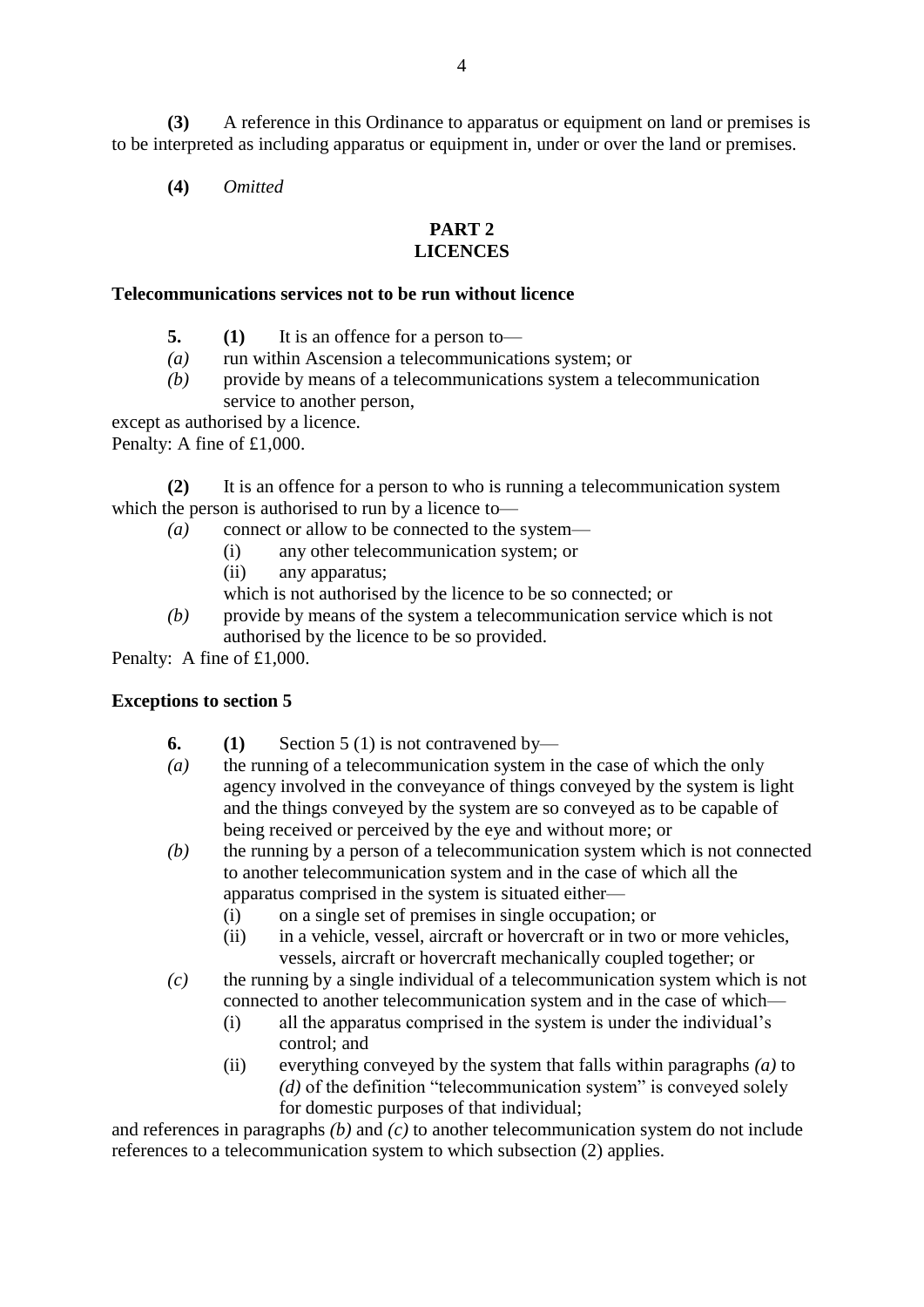**(2)** This subsection applies to a telecommunication system in the case of which every conveyance made by the system is either—

- *(a)* a transmission, by wireless telegraphy, from a transmitting station for general reception of sounds, visual images or such signals as are mentioned in paragraph *(c)* of the definition "telecommunication system"; or
- *(b)* a conveyance within a single set of premises of sounds, visual images or such signals which are to be or have been so transmitted.

**(3)** In the case of a business carried on by a person, section 5 (1) is not contravened by the running, for the purposes of that business, of a telecommunication system which is not connected to another telecommunication system and with respect to which the conditions specified in subsection (4) are satisfied.

- **(4)** The conditions referred to in subsection (3) are that—
- *(a)* no person except the person carrying on the business is concerned in the control of the apparatus comprised in the system;
- *(b)* nothing falling within paragraphs *(a)* to *(d)* of the definition "telecommunication system" is conveyed by the system by way of rendering a service to another;
- *(c)* in so far as sounds or visual images are conveyed by the system, they are not conveyed for the purpose of their being heard or seen by persons other than the person carrying on the business or any employees of that person engaged in the conduct of the business;
- *(d)* in so far as such signals as are mentioned in paragraph *(c)* of the definition "telecommunication system" are conveyed by the system, they are not conveyed for the purpose of imparting matter otherwise than to the person carrying on the business, any employees of that person engaged in the conduct of the business or things used in the course of the business and controlled by the person carrying on the business; and
- *(e)* in so far as such signals as are mentioned in paragraph *(d)* of the definition "telecommunication system" are conveyed by the system, they are not conveyed for the purpose of actuating or controlling machinery or apparatus used otherwise than in the course of the business.

**(5)** In this section—

**"business"** includes a trade, profession or employment and includes any activity carried on by a body of persons, whether corporate or unincorporated;

**"vessel"** means a vessel of any description used in navigation;

**"wireless telegraphy"** has the same meaning as in the Wireless Telegraphy Act, 2006 of the United Kingdom.

# **Governor may grant licence**

**7. (1)** The Governor may grant a licence to run a telecommunication system that is as specified in the licence or that is of a description so specified.

**(2)** A licence granted under this section must be in writing.

**(3)** A licence granted under this section, unless previously revoked in accordance—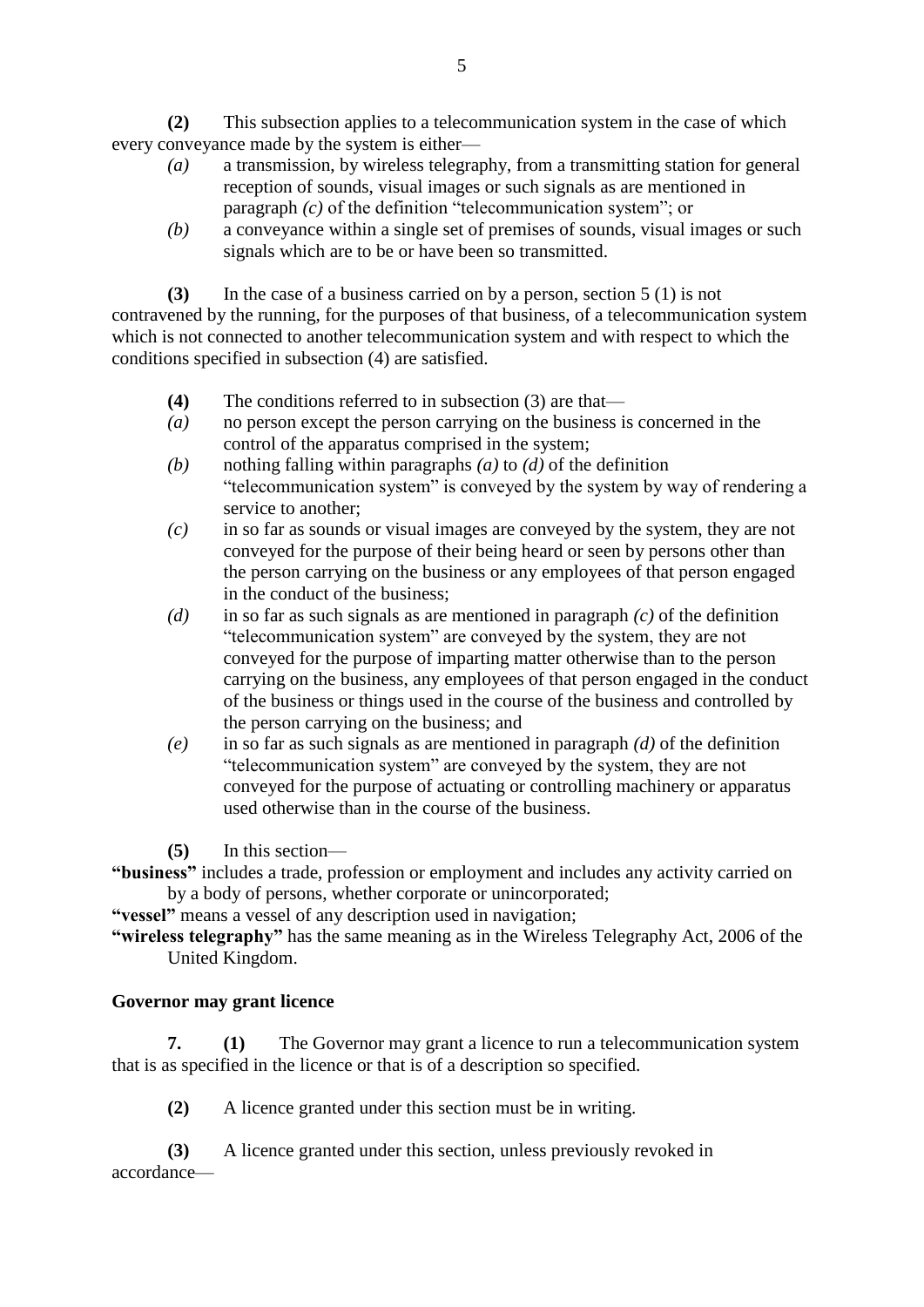- *(a)* with any term in that behalf contained in the licence; or
- *(b)* with this Ordinance,

continues in force for a period specified in or determined by or under the licence.

- **(4)** A licence granted under this section may authorise—
- *(a)* the connection to the telecommunication system to which the licence relates of—
	- (i) any other telecommunication system specified in the licence or of a description so specified; and
	- (ii) any apparatus so specified or of a description so specified;
- *(b)* the provision by means of the telecommunication system to which the licence relates of any telecommunication service specified in the licence or of a description so specified.
- **(5)** A licence granted under this section may include—
- *(a)* such conditions (whether relating to the running of a telecommunication system to which the licence relates or otherwise) as appear to the Governor to be requisite or expedient having regard to the Governor's duties in respect of Ascension;
- *(b)* conditions requiring the rendering to the Governor of a payment on the grant of the licence or payments during the currency of the licence or both of such amount or amounts as are determined by or under the licence; and
- *(c)* conditions requiring any person who is authorised by the licence to run a telecommunication system to provide to the Governor, in a manner and at times the Governor reasonably requires, any documents, accounts, estimates, returns or other information the Governor requires for the purpose of exercising the functions conferred on the Governor by or under this Ordinance.

**(6)** Without limiting subsection (5)*(a)*, conditions included by virtue of that paragraph in a licence granted under this section to a particular person may require that person to—

- *(a)* to comply with any direction given by the Governor as to such matters as are specified in the licence or are of a description so specified;
- *(b)* except in so far as the Governor consents to the person doing or not doing them, not to do or to do such things as are specified in the licence or are of a description so specified;
- *(c)* to refer for determination by the Governor any questions arising under the licence that are specified in the licence or are of a description so specified;
- *(d)* to provide the full range of telecommunication services within Ascension which require to be listed under this section; and
- *(e)* to make provision for telecommunication services between Ascension and elsewhere.

**(7)** A licence may include a provision imposing the requirement to provide additional telecommunications services once the licensee has obtained a share of 25% or more of what, in the opinion of the Governor, is the relevant market and if no licensee is willing to provide these services.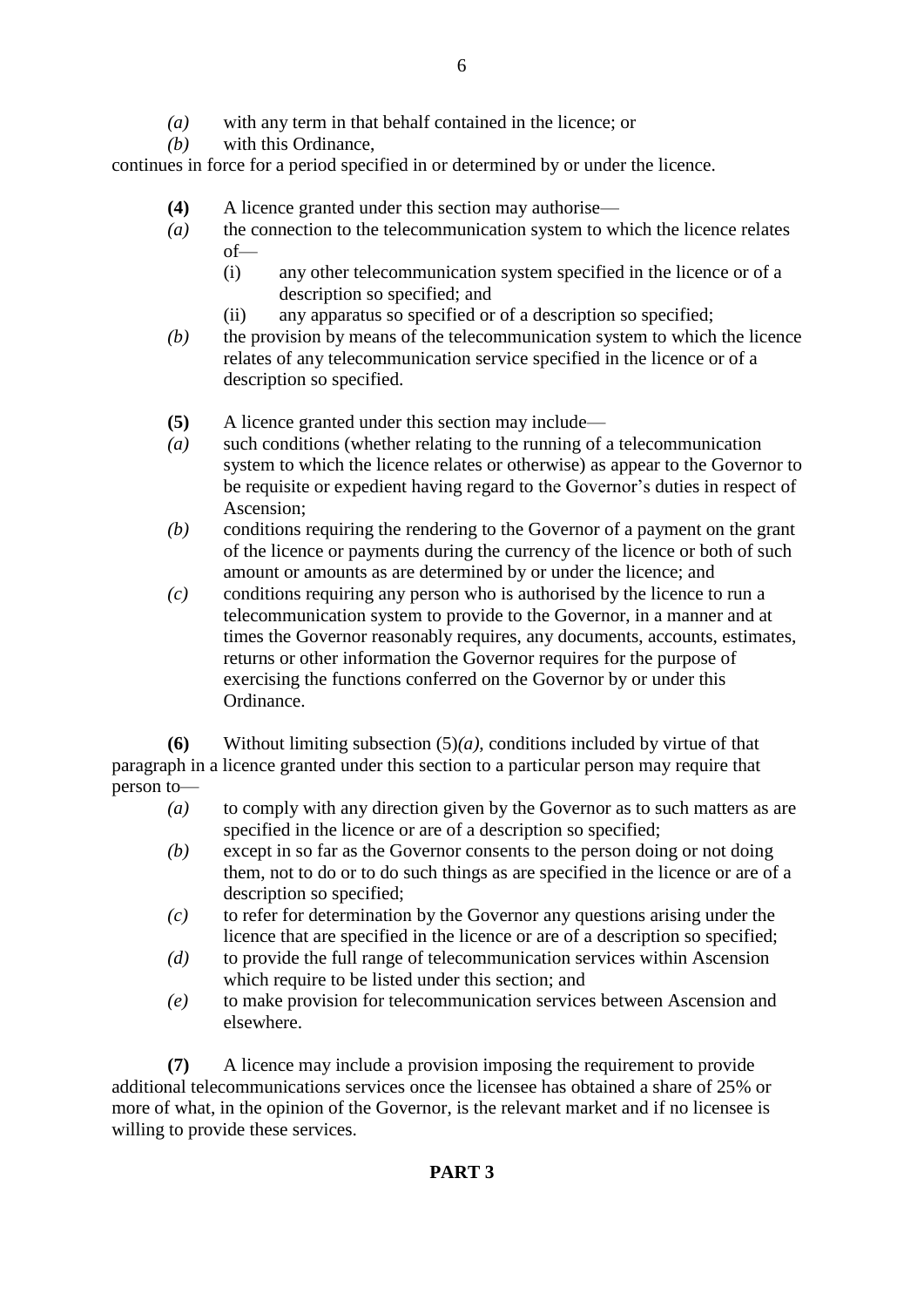# **Right of entry to telecommunication apparatus on land**

- **8. (1)** An operator may enter land in accordance with this section to—
- *(a)* construct and maintain telecommunication apparatus on land; or
- *(b)* conduct work on the land,

after giving at least 48 hours written notice of intention to do so to the Administrator and to any occupier of the land.

**(2)** An operator must not do anything mentioned in subsection (1)*(a)* or *(b)* without the consent of the Administrator.

**(3)** An operator must not do anything mentioned in subsection (1)*(a)* or *(b)* without the consent of any occupier of the land in question—

- *(a)* unless—
	- (i) the operator has served on the occupier a written notice detailing the works intended to be carried out; and
	- (ii) the occupier has not within the 14 days following service of the notice served on the operator a written counter-notice stating that the occupier objects to the work and the reason for objecting; or
- *(b)* unless the work has been authorised by the Magistrates' Court.

**(4)** If after an operator has served a notice on an occupier in accordance with subsection  $(3)(a)$  the occupier serves a counter-notice on the operator stating that the occupier objects to the work and the reason for objecting, the operator may apply to the Magistrates' Court for an order authorising the work specified in the operator's notice to be carried out.

**(5)** If an application is made under subsection (4) the Clerk of the Court must request a Justice of the Peace or the Magistrate to issue summonses requiring the occupier and the operator to appear before the Magistrates' Court on a day and at a time specified in the summons.

**(6)** If after hearing an application made under subsection (4) the court is satisfied that the work in question—

- *(a)* is reasonable having regard to the functions and operations of the operator under its licence;
- *(b)* ought reasonably to be permitted to be undertaken on the land in question;
- *(c)* will not seriously interfere with the present enjoyment of the land for the purposes for which it is presently being used; and
- *(d)* is not detrimental to the environment,

the court may make an order that the operator is entitled to enter the land in question and to carry out the work specified in the notice served by the operator in accordance with subsection  $(3)(a)(i)$  after giving the occupier at least 48 hours written notice of the intention to do so.

**(7)** A party to a hearing under subsection (6) aggrieved by the decision of the Magistrates' Court may appeal to the Supreme Court against the decision, by written notice delivered to the Registrar of the Supreme Court within 7 days of the decision.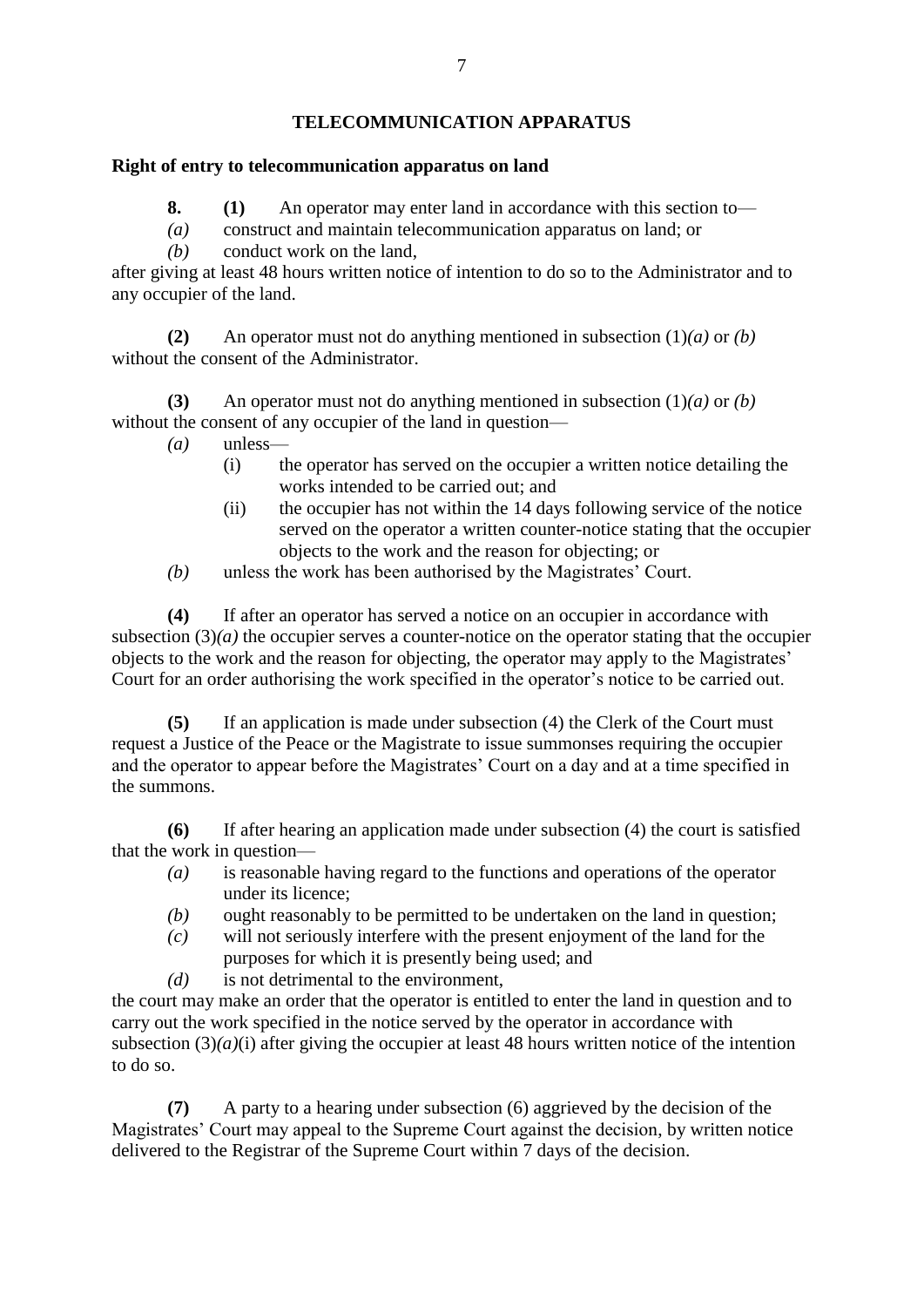**(8)** If notice of appeal is given under subsection (7) the order of the Magistrates' Court is suspended (subject to any interlocutory order of the Supreme Court) until the appeal has been determined or abandoned.

**(9)** An operator may with the approval of the Administrator enter land to carry out urgent repairs or urgent maintenance—

- *(a)* without giving the occupier of the land notice or after giving less than 48 hours notice; and
- *(b)* whether or not the occupier of the land has consented.

**(10)** A notice given by an operator under subsection (3)*(a)* is not valid unless it contains an adequate explanation of the provisions of this section and section 9.

**(11)** The Administrator or a person appointed by the Administrator may supervise work carried out in accordance with approval given under subsection (2) or (9).

- **(12)** The operator must—
- *(a)* pay all reasonable expenses incurred in connection with the supervision of work in accordance with subsection (11); and
- *(b)* reinstate any land, street, road or footpath disturbed by work carried out in accordance with approval given under subsection (2) or (9).

### **Operator to pay compensation**

**9. (1)** If an operator constructs telecommunication apparatus on land occupied by a person other than the Crown it must, if the occupier so requires, pay the occupier adequate compensation.

**(2)** In subsection (1) **"adequate compensation"** means a lump sum payment or periodic payments—

- *(a)* as agreed between the parties to be adequate compensation; or
- *(b)* in default of agreement as determined by the Magistrates' Court on the application of either party to be adequate compensation.
- **(3)** An application to the Magistrates' Court under subsection (2)*(b)* must—
- *(a)* be made by written notice to the Clerk of the Court; and
- *(b)* specify the relevant land and its present use and give details of the proposed works.

**(4)** On receipt of a notice under subsection (3) the Clerk of the Court must request a Justice of the Peace or the Magistrate to issue summonses requiring the operator and the occupier of the land to appear before the Magistrates' Court on a day and at a time specified in the summons, when the court is to determine the amount of compensation to be paid by the operator to the occupier of the land.

**(5)** A party to a hearing under subsection (4) aggrieved by the decision of the Magistrates' Court may appeal to the Supreme Court against the decision by written notice delivered to the Registrar of the Supreme Court within 7 days of the decision.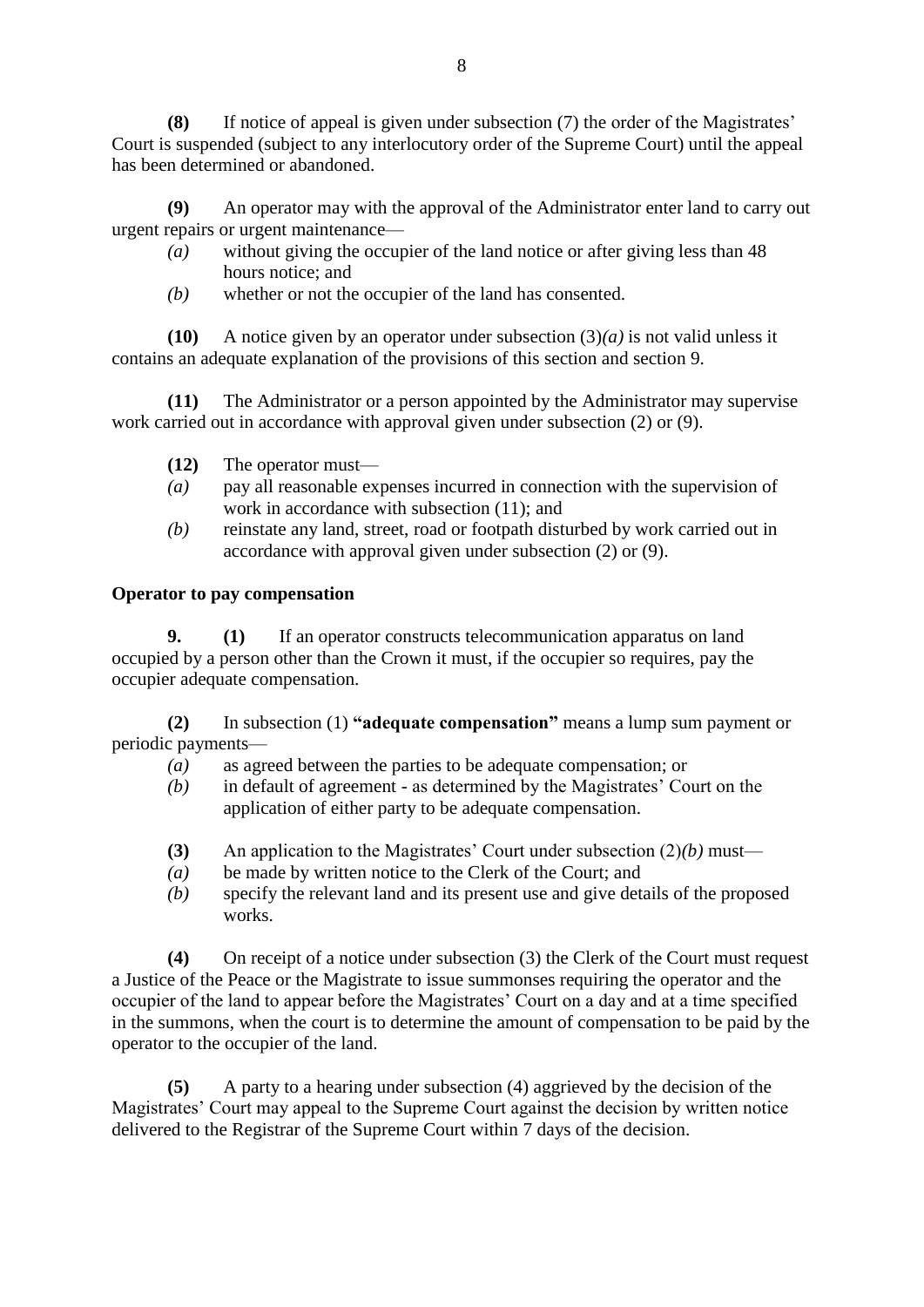**(6)** Compensation determined by the Magistrates' Court or the Supreme Court is a debt due to the occupier of the land by the operator.

## **Alteration of works at request of another person**

**10. (1)** If as a result of work undertaken by another person it becomes necessary, in the reasonable opinion of an operator, to alter telecommunication apparatus belonging to the operator, the cost of the alteration is to be borne—

- *(a)* if the work necessitating the alteration was undertaken by the Crown by the operator; and
- *(b)* in any other case by the person who undertook the work.

**(2)** If telecommunication apparatus on land interferes or may interfere with a building about to be erected on the land—

*(a)* the occupier of the land; or

*(b)* if the Crown occupies the land, the Administrator,

may require the operator to divert or alter the telecommunication apparatus to remove any obstacle to building operations.

**(3)** A requirement under subsection (2) must be made by written notice delivered to the operator at least 7 days before the diversion or alteration is required.

**(4)** The cost of a diversion or alteration required by a notice under subsection (3) is to be borne—

- *(a)* if the requirement was made by the Administrator by the operator; and
- *(b)* in any other case by the person who required the diversion or alteration.

# **Trees obstructing telecommunication apparatus**

**11. (1)** If telecommunication apparatus might be interfered with or endangered by a tree or undergrowth an operator—

- *(a)* may—
	- `(i) cut down; or
	- (ii) trim,

in a good and proper manner the tree or undergrowth, after giving—

- (iii) the occupier of the land; and
- (iv) the Administrator,

such written notice as is reasonable in the circumstances of the intention to do so; and

- *(b)* must make good any damage so caused.
- **(2)** The operator must permit—
- *(a)* the occupier of the land; or
- *(b)* if the Crown occupies the land, the Administrator,

a reasonable opportunity to carry out the work required if it is reasonably practicable in the circumstances to do so.

### **PART 4 TELECOMMUNICATION OFFENCES**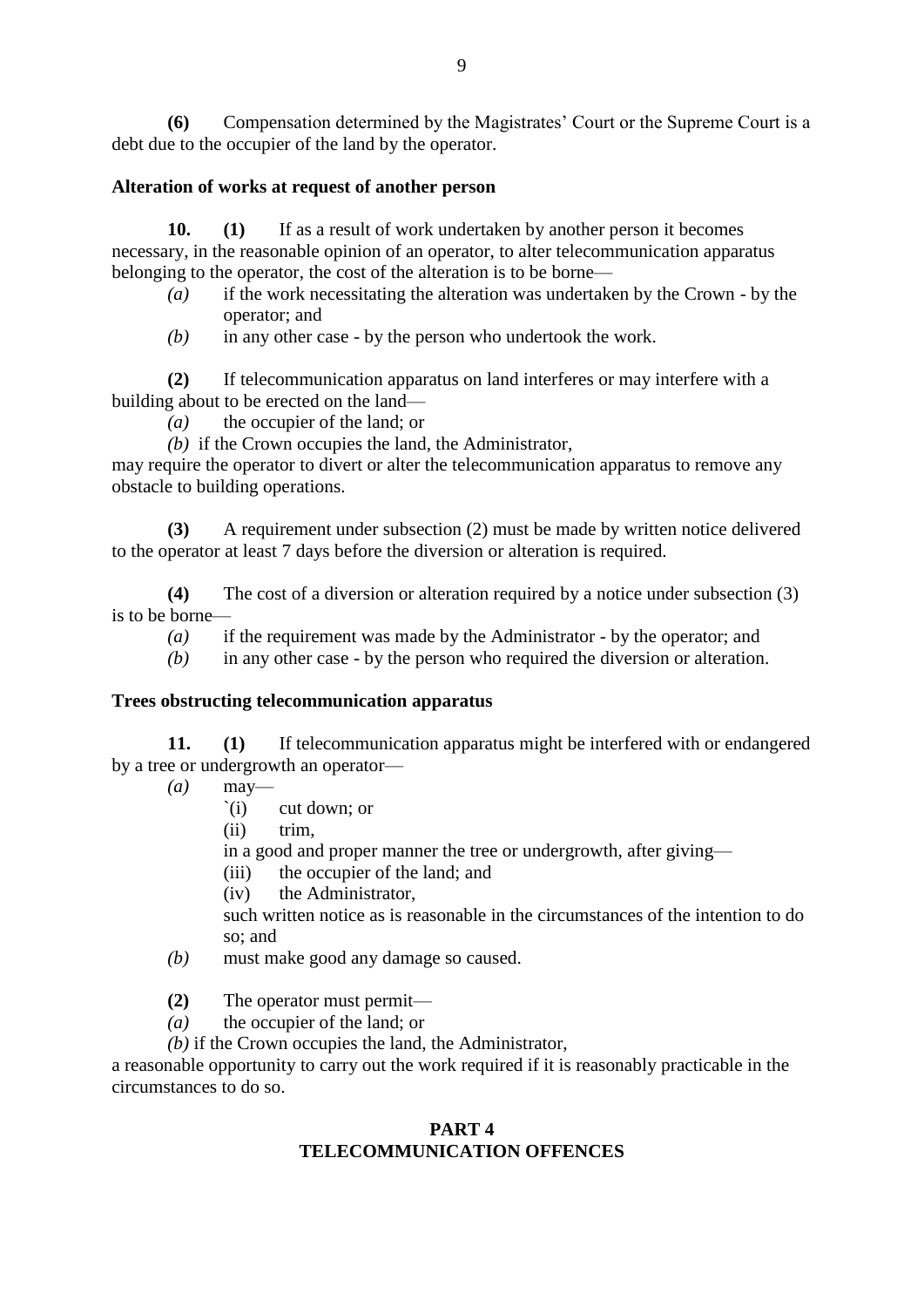# **Indecent calls, etc.**

**12. (1)** It is an offence for a person to use a telecommunications system provided by an operator—

- *(a)* to send to another person against that person's will a message or communication that is grossly offensive or of an indecent, obscene or menacing character; or
- *(b)* to persistently make telecommunication calls to cause annoyance or inconvenience or needless anxiety to another person.

Penalty: A fine of £500 or imprisonment 3 months, or both.

**(2)** It is an offence for a person to use a telecommunications system provided by an operator to send a message which the person knows—

- *(a)* is false or misleading; and
- *(b)* is likely to—
	- (i) prejudice the efficiency of the fire brigade, the police or the ambulance or other emergency service; or
	- (ii) endanger the safety of a person, vessel, aircraft or vehicle.

Penalty: A fine of £500 or imprisonment 3 months, or both.

## **PART 5 REVOCATION OF LICENCES**

#### **Power of Governor to revoke licence of an operator**

- **13. (1)** The Governor may revoke the licence of an operator if—
- *(a)* the operator is in substantial and continuing breach of—
	- (i) a provision of the licence; or
	- (ii) an obligation imposed on it by this Ordinance; and
- *(b)* the Governor has obtained the leave of the Supreme Court under this Part to revoke the licence.
- **(2)** The Governor may revoke the licence of an operator if—
- *(a)* the operator is a body of persons (whether incorporated or not) and it is dissolved or goes into liquidation (otherwise than for the purposes of a reconstruction which the Governor is satisfied does not destroy the identity of the body of persons); or
- *(b)* the operator ceases to engage in telecommunications as part of its business or provide a telecommunications service of the type authorised by its licence; or
- *(c)* there happens any other event (other than an assignment previously approved by the Governor) the result of which is to vest the rights conferred by the licence in a person other than the person to whom the licence was granted.

### **Prior notice of breach**

**14. (1)** The Governor has no power to apply to the Supreme Court for leave to revoke the licence of an operator unless at least 4 weeks before making the application the Governor has served on the operator a written notice specifying in sufficient detail the ground on which the Governor claims to be entitled to revoke the licence.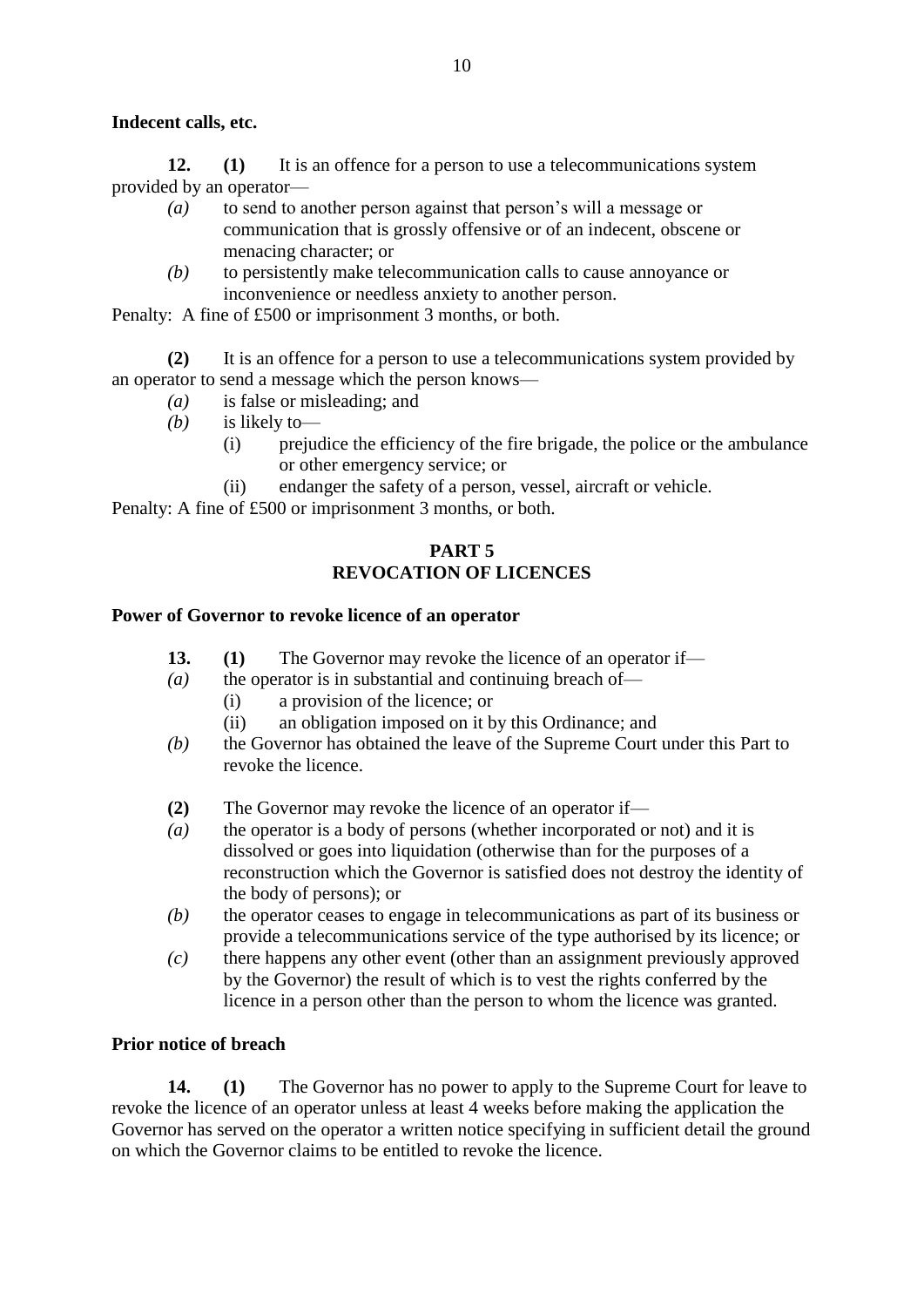**(2)** An operator is entitled to any further particulars of the grounds referred to in a notice served under subsection (1) that are reasonably necessary to enable it to oppose the application.

### **Powers of the Supreme Court**

**15. (1)** The Supreme Court must not grant the Governor leave to revoke the licence of an operator unless it is satisfied that in all the circumstances of the case it is just and equitable so to do.

**(2)** The Supreme Court may on the application of either party or of its own motion adjourn the hearing of an application for leave to revoke the licence of an operator for such time as it considers reasonable to give the operator an opportunity to rectify or remedy a breach of the licence.

### **Revocation of licence**

**16.** The revocation of a licence under section 13 is to be effected by the Governor serving a written notice of revocation of the licence on the operator at its principal place of business in Ascension or, if the revocation is by virtue of section 13(2), any receiver or liquidator of the operator.

### **Effect of revocation**

**17.** The revocation of a licence does not prejudice or prevent the former licensee from recovering (if necessary by action) a debt or charge due to it from a person in respect of services provided to the person before the revocation of the licence.

### **PART 6 GENERAL**

### **Directions in the interest of national security, etc.**

**18. (1)** The Governor may give any directions of a general character to an operator that appear to the Governor to be requisite or expedient in the interests of national security or of relations with the government of a country or territory outside Ascension.

**(2)** Directions given by the Governor under subsection (1) may, in particular, include a direction for a person appointed by the Governor to assume control of the operator's telecommunications services in Ascension (including the territorial waters of Ascension).

**(3)** An operator who fails to give any assistance necessary to enable a direction to be carried out commits an offence. Penalty: A fine of £1,000

**(4)** If an operator shows that as a result of a direction given by the Governor under this section the operator's profits during the period that the direction was in force were less than its profits during the corresponding period on the average of the previous three years, the Governor must pay to the operator as compensation for the loss of profit—